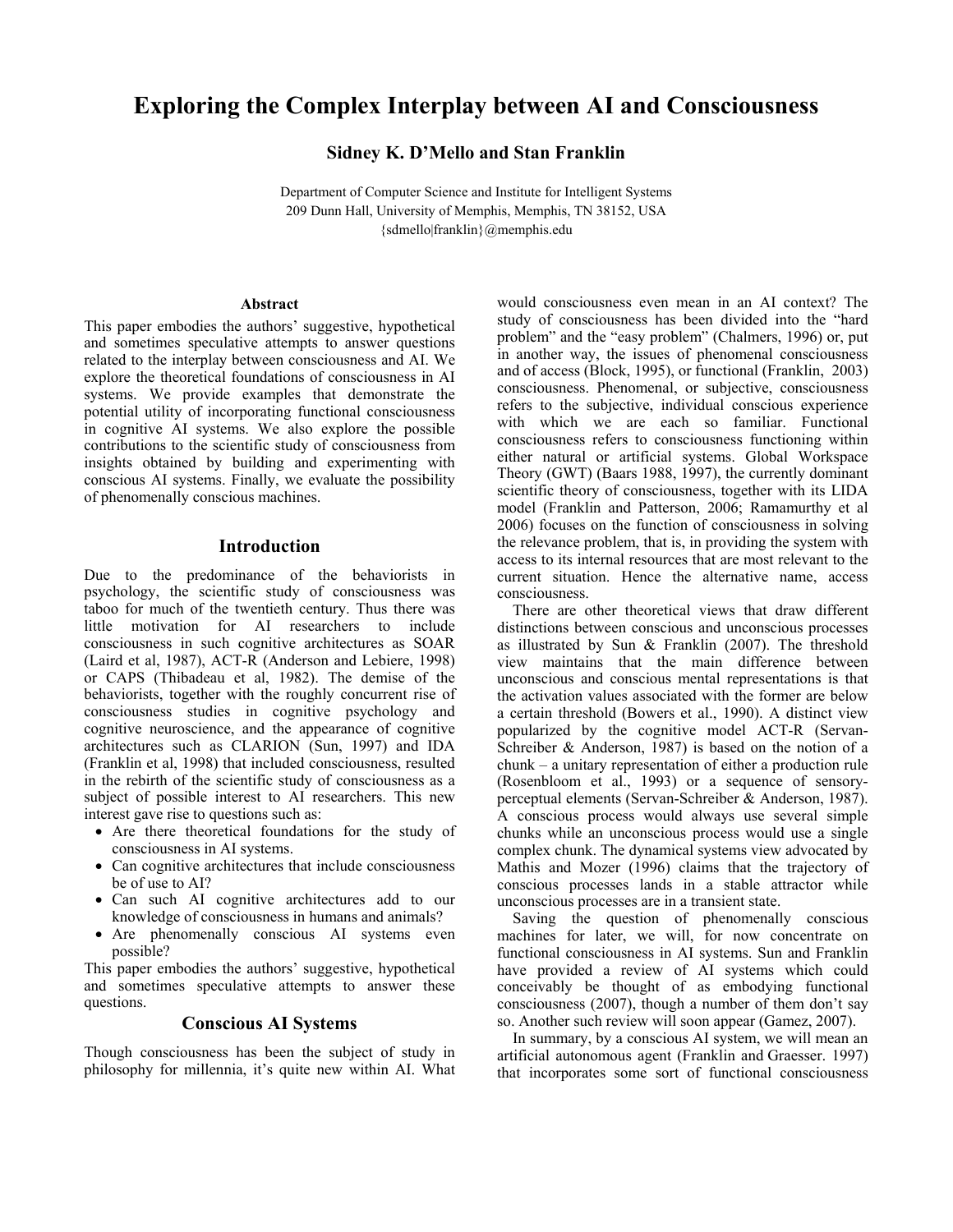mechanism, that is, an attentional (bring to consciousness) process that allows only the most relevant incoming input through. Every autonomous agent with sufficiently rich sensing in a complex environment will need to filter its input data, often in several different ways. Functional consciousness is one such way as we will see in the next section.

# **Utility of Conscious Cognitive Agents to AI**

As described above functional (or access) consciousness is viewed as the processing of things in experience (Block, 2004) without assuming any subjective experience. Baars (1988, p. 349) highlights several activities that require functional consciousness like prioritization of alternatives, problem solving, decision making, etc. Each of these functional aspects of consciousness can be leveraged to solve critical problems in AI and robotics. For example, Gamez (2007) claims that research devoted to the development of machines with the cognitive characteristics associated with consciousness will ultimately lead to AI systems that are capable of integrating emotions with percepts, attending to various aspects of their environments, and constructing mental representations of virtual scenarios.

In the subsequent discussion we focus on the role of consciousness in solving two problems that are ubiquitous to any artificial agent immersed in a complex, dynamic environment. These include the role of consciousness as a perceptual filter and an important component for human like developmental learning.

# **Consciousness as a Perceptual Filter**

Be it human, animal, software agent or robot, every autonomous agent within a complex, dynamical environment must frequently and cyclically sample (sense) its environment and act on it in order to advance its goals. Due to the inherent diversity and richness of the real world an agent embedded in that world may well require a sequence of finely-tuned filters to sort through the vast amounts of incoming sensory information. The filters would isolate information relevant. to the agents' agenda in order to guide the selection of actions to meet its goals. These filters operate at various levels of granularity and information is filtered through in an increasing order of abstraction in a bottom-up manner.

At the lowest level our sensors have been evolutionarily programmed to act as passive filters for unperceivable signals such as infra red light and ultrasonic sound. One can think of this as a passive filtering process that occurs at the reception level. Next, at the perceptual level an additional phase of content filtration takes place where the sensory input is matched to stored representations that have been experienced in the past and are personally relevant to the agent. Another filtering process also comes into play when one attempts to retrieve information from the vast stores of long term (episodic) memory.

The aforementioned filters operate at the preconscious level. Consciousness plays an important role as a higherlevel filter by considering the relevance, importance, urgency, insistence, etc. of information. Consciousness is perhaps the most restrictive filter that agglomerates subconscious, disparate information from sensory processes and memory into a serial, coherent pattern that can be used to recruit resources.

In addition to serving as a perceptual filter, consciousness solves the relevance problem by broadcasting content that is central to the agenda of the agent to the vast array of unconscious processors in order to recruit them into solving the current problem (Baars, 1988).

The benefit of consciousness as a perceptual filter and by providing a solution to the relevance problem has been demonstrated by McCauley in his neural schema mechanism (2002). Simply put, his system performed better with consciousness than without.

# **Consciousness for Human Like Machine Learning**

Dating back to Samuel's checker player (1959), machine learning is among the oldest of the sub-branches of AI with many practitioners and many successes to its credit. Still, after fifty years of effort, there are persistent difficulties that seem to stem from methodological limitations. Machine learning often requires large, accurate training sets, shows little awareness of what's known or not known, integrates new knowledge poorly into old, learns only one task at a time, allows little transfer of learned knowledge to new tasks, and is poor at learning from human teachers.

In contrast, human learning has solved many of these problems, and is typically continual, quick, efficient, accurate, robust, flexible, and effortless. As an example consider perceptual learning, the learning of new objects, categories, relations, etc. Traditional machine learning approaches such as object detection, classification, clustering, etc, are highly susceptible to the problems raised above. However, perceptual learning in humans and animals seem to have no such restrictions. Perceptual learning in humans occurs incrementally so there is no need for a large training set at the front end. Learning and knowledge extraction are achieved simultaneously through a dynamical system that can adapt to changes in the nature of the stimuli perceived in the environment. Additionally, human like learning is based on reinforcement rather than fitting to a dataset or model. Therefore, in addition to learning, humans can also forget. Initially, many associations are made between entities, the ones that are sufficiently reinforced persist, while the ones that aren't decay.

This raises the question of how then do human learn to perceive so robustly and effortlessly? Does consciousness help?

In our view conscious awareness is sufficient for learning. Although subliminal acquisition of information appears to occur, the effect sizes and duration are quite small compared to conscious learning. In a classic study,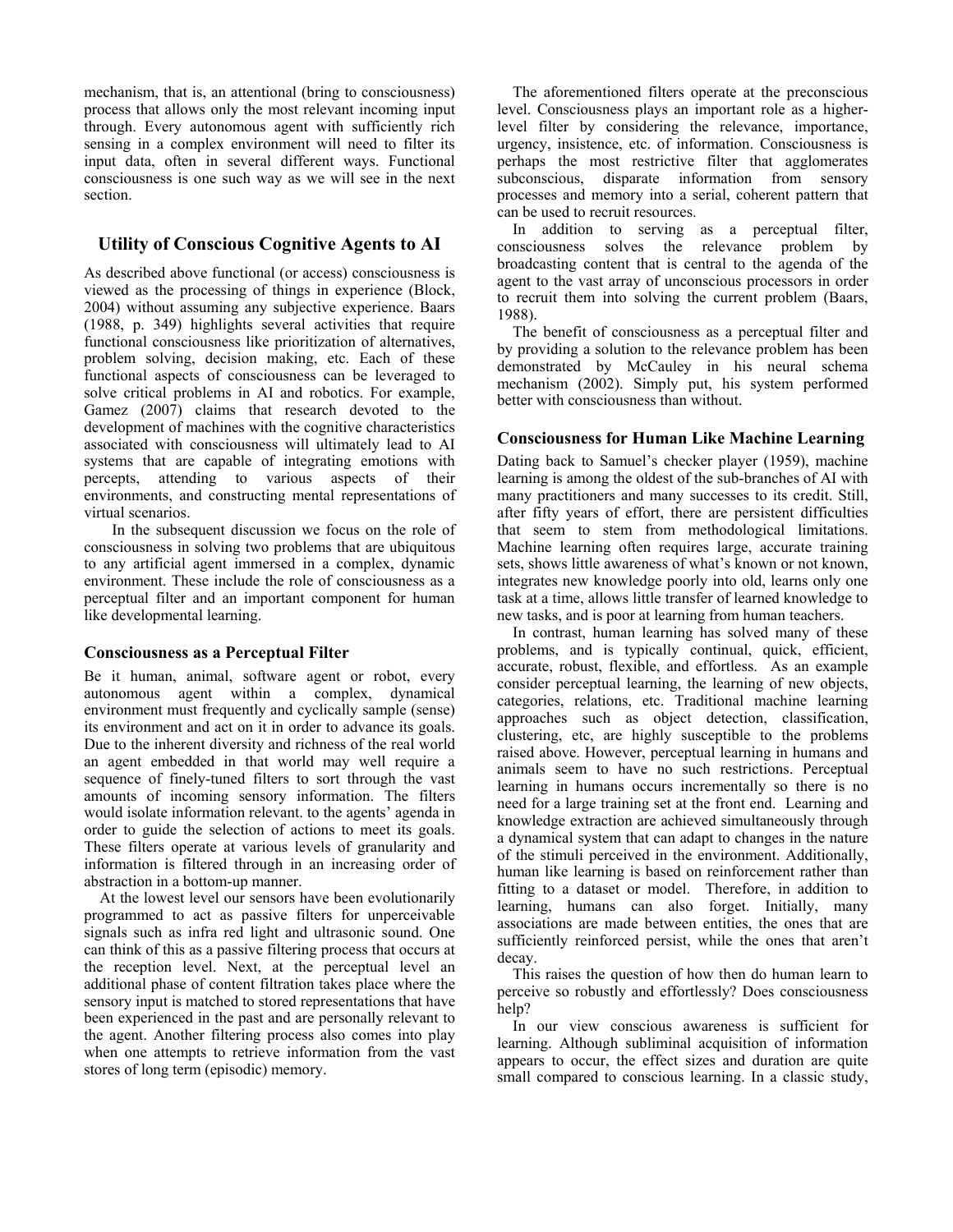Standing (1973) showed that 10,000 distinct pictures could be learned with 96% recognition accuracy, after only 5 seconds of conscious exposure to each picture. No intention to learn was needed. Consciously learned educational material has been recalled after 50 years (Bahrick, 1984). No effect sizes nearly as long-lasting as these have been reported in the subliminal learning literature (Elliott & Dolan, 1998). Conscious access greatly facilitates most types of learning.

Once again consider perceptual learning, i.e. the learning of new objects, categories, and relations. In our view humans learn that to which we attend, or what we are conscious of (Baars, 1988, Chapter 9). This occurs by providing the mental (or learned) representation of an object or a category with a measure of its usefulness in the past. The representation is considered to be useful if it is sensed, perceived, and attended to. Hence, while we are profligate in creating new representations, we are saved from computationally intractability by the rapid decay of almost all of the new representations. Only the representations that come to consciousness often and/or at high arousal levels have much chance of not quickly decaying away.



*Figure 1. Reinforcement Curve* 

One way to model the usefulness of a representation is via a saturating, asymmetric sigmoid curve with transition height is  $a$ , the transition centre  $b$ , and transition width  $c \ln(4^{d} - 1) - c \ln(4^{d} - 1)$  as shown in Figure 1. The X-axis is the number of times the agent is conscious of the stimulus.

As Figure 1 illustrates, the usefulness of the representation (or base level activation) is initially quite small and its initial growth rate is quite slow. However, once a sufficient amount has been accumulated the growth rate is more rapid until it saturates.

# **AI Can Benefit the Scientific Study of Consciousness**

Experimental science progresses via a theorize→predict→experiment→theorize cycle during which a theory is built, predictions made from the theory are tested by experimentation, and the theory is revised in the light of empirical findings, tested again, etc. (Beveridge, 1957, Losee, 1980, Salmon, 1990). All scientific theories are, to some extent, both functional and mechanistic in nature. A *functional* theory describes *what* can be expected to occur in a given situation. A *mechanistic* theory speaks to the *how* of the occurrence, the mechanism that brings it about.

Most current theories of consciousness are typically functional in nature (e.g. Global Workspace Theory, Baars, 1988; 1997; neural synchronization, Crick, 1994; Edelman & Tononi, 2000). These theories are intended to both explain the processes underlying consciousness and predict their functionality, that is, what can be expected to happen under various conditions. Although these functional models are quite useful, even essential, they yield little insight into the *mechanisms* underlying the conscious processes.

In contrast, the control system of any autonomous agent system, by its very nature, must be fully integrated. That is, it must chose its actions based on incoming exogenous or endogenous stimuli utilizing *all* needed internal processes. Also, the control system of an agent must act through its underlying mechanisms. Therefore, the implementation of any autonomous agent requires an underlying mechanistic theory to guide its development.

Almost by definition, the architecture of a functionally conscious agent, an artificial system that employs a cognitive architecture with consciousness to select its next action, is derived from integrated models of the consciousness and cognition of humans and/or other animals. Its control system is designed using that integrated cognitive architecture, and is structurally coupled to its underlying mechanisms. By incorporating consciousness in an autonomous agent, the designer explicitly provides a mechanistic model by fleshing out a functional theory of consciousness.

An AI model builder may also work through something like a theorize→predict→experiment →theorize cycle. A conscious agent is designed and built. It is deployed in an environment and predictions on its behavior are made. Experimentation shows that it doesn't perform as desired. Its functionally conscious control system and, possibly, the underlying mechanisms are redesigned and rebuilt. More experimentation takes place resulting in more redesigning, etc.

The two theorize→experiment →theorize cycles can be amalgamated by means of a conscious agent able to participate in or to replicate a psychological experiment involving human consciousness. The conceptual architecture of the agent would functionally model the conscious process being experimented with on humans or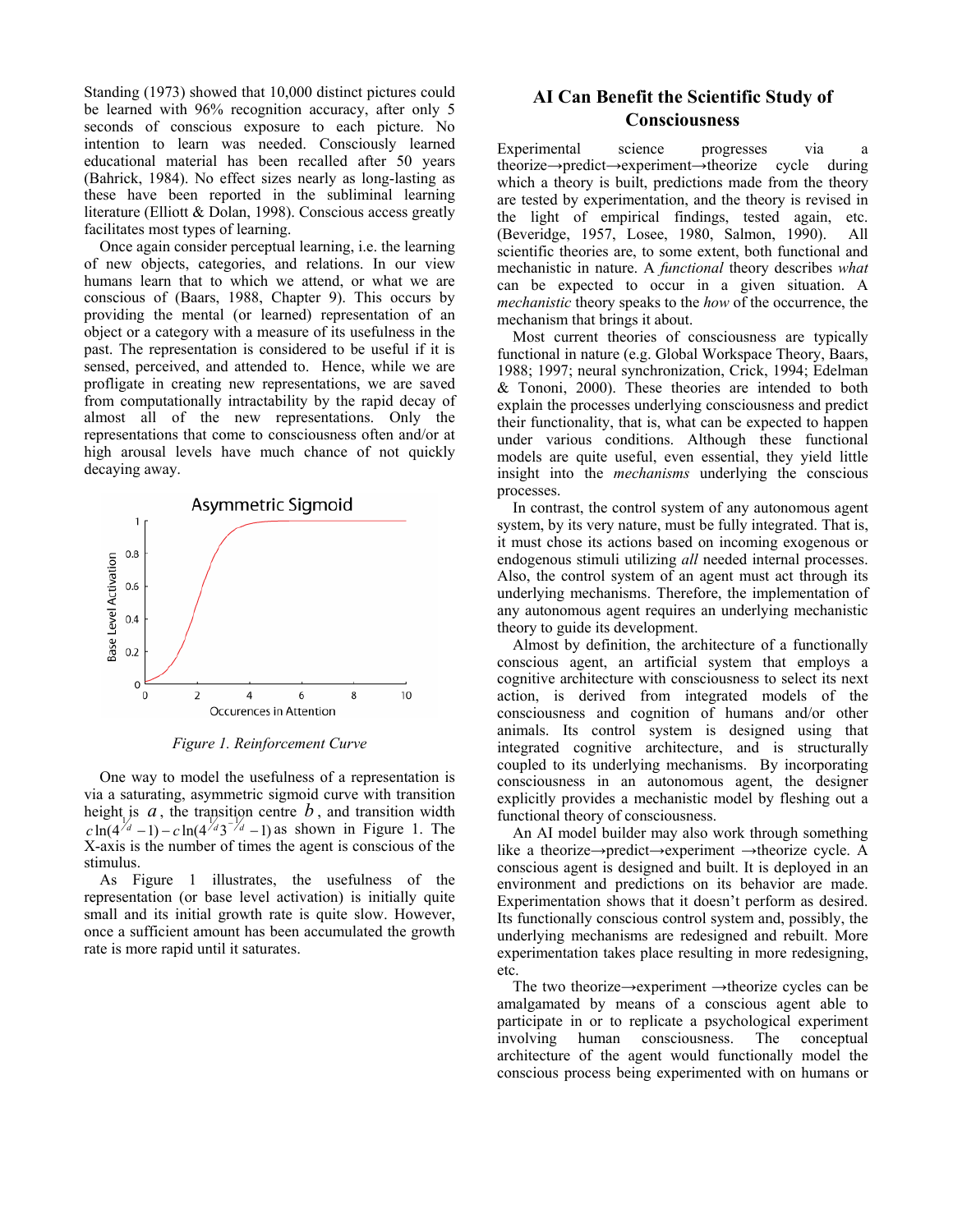animals. The computational architecture is essentially the same model only acting through the underlying mechanisms. The computational architecture yields insight into the mechanisms underlying consciousness. The human or animal experiments, together with the replicated experiment with the agent, serve to test both the functional model and the associated computational model of consciousness. Both the high-level functional model and the underlying computational model can then be brought more in line with the results of these experiments. After alterations to the agent suggested by the new version of the architecture are made, new psychological experiments can be designed and carried out to test the current version of the theory. The amalgamated cycle continues.

# **Phenomenal Consciousness in Machines**

The question of the possibility of phenomenal consciousness in machines has been debated ad nauseum. Science fiction authors have weighted in on the subject with such characters as Arthur Clark's Hal and Star Trek: The Next Generation's Commander Data. For pointers to the vast literature, please see Blackmore's introduction (2003). For thoughts on the subject from AI researchers and others, please see Holland's edited volume (2003).

One of the current authors (Franklin) is on record doubting phenomenal consciousness in the case of the working software agent IDA who is endowed with functional consciousness (Franklin, 2003). These doubts are based on the lack of convincing evidence to the contrary. Such evidence for other humans consists of verbal reports. In the case of animals, morphological homology in mammals, at least, offers such evidence (Baars, 2001). Further such evidence is offered by binocular rivalry experiments on monkeys (Koch, 2004). For AI systems there is simply no such evidence.

Must we conclude that phenomenally conscious AI systems are simply not possible? By no means. Merker suggests that phenomenal conscious evolved in animals to provide the animal with a stable coherent virtual environment from which to deal effectively with its world (2005). Merker notes that any animal whose sensors move, as do human eyes, must be able to distinguish between actual motion of objects and agents in its environment and their apparent motion caused by the movement of the animal's sensors. According to Merker, one way to solve this problem is by phenomenal consciousness which provides a stable, coherent world to the animal that's independent of the motion of its sensors. He hypothesizes that this solution to the apparent motion problem constituted at least a part of the fitness advantage that led to the evolution of phenomenal consciousness.

Franklin suggests that phenomenal consciousness may provide the same benefits to a cognitive robot, and that the process of producing such a stable, coherent virtual environment in the robot may also result in phenomenal consciousness in a machine (2005). Currently we only know how to produce phenomenal consciousness through biological reproduction. Its mechanisms are only speculated about (Edelman and Tononi, 2000; Dehaene, et al, 2003; Koch, 2004). An attempt to provide a robot with moving sensors with a stable, coherent account of its world may well lead us to explore mechanisms for ignoring apparent motion. These mechanisms, while filtering out apparent motion, may pass through a stable coherent virtual reality that would serve the robot as phenomenal consciousness serves humans. Exploring such mechanisms for filtering out apparent motion seems worth a try.

### **Discussion**

We have demonstrated that there are clear benefits to incorporating consciousness in designing autonomous artificial agents. These include the use of consciousness to provide a filtering mechanism and a potential solution to the relevance problem. Without specifically mentioning consciousness, an earlier AI architecture, the blackboard architecture as used in Hearsay (Hayes-Roth and Lesser, 1977), was noted by Baars (1988, p.79) as a forerunner of Global Workspace Theory and, hence, of functional consciousness. Knowledge sources in the blackboard architecture correspond to processors in GWT. The blackboard's control shell plays the role of attention, the competition for consciousness in GWT. Writing to be blackboard corresponds to the global broadcast. What's missing in the blackboard architecture is effectors capable of external as well as internal actions, and the essential role of consciousness in learning.

Consciousness can also assist in implementing developmental learning mechanisms that are functionally similar to human-like learning. The learning framework that was briefly descried earlier marks a significant departure from current machine learning paradigms. No large training sets would be required. New knowledge would be easily integrated into old. Several tasks could be learned concurrently with transfer of knowledge to new tasks.

It is important to acknowledge that not all artificial agents require consciousness to achieve their goals. In fact agents involved in relatively simple tasks in restricted domains can performs quite well with traditional AI techniques and without any functional consciousness. Expert systems which have been remarkably successful in solving a variety of real world problems serve as exemplars to this point. It is possible that a still more complex artificial autonomous agent with a task requiring more sophisticated decision making would require them. In our view consciousness is best reserved for artificial agents that aspire to be broad models of human cognition and solve real world problems in dynamic environments. It also appears that consciousness comes into its own in agent architectures where online learning of facts and/or skills is of prime importance.

In addition to consciousness being of potential utility to AI, in our view experiments with autonomous artificial agents that incorporate aspects of human consciousness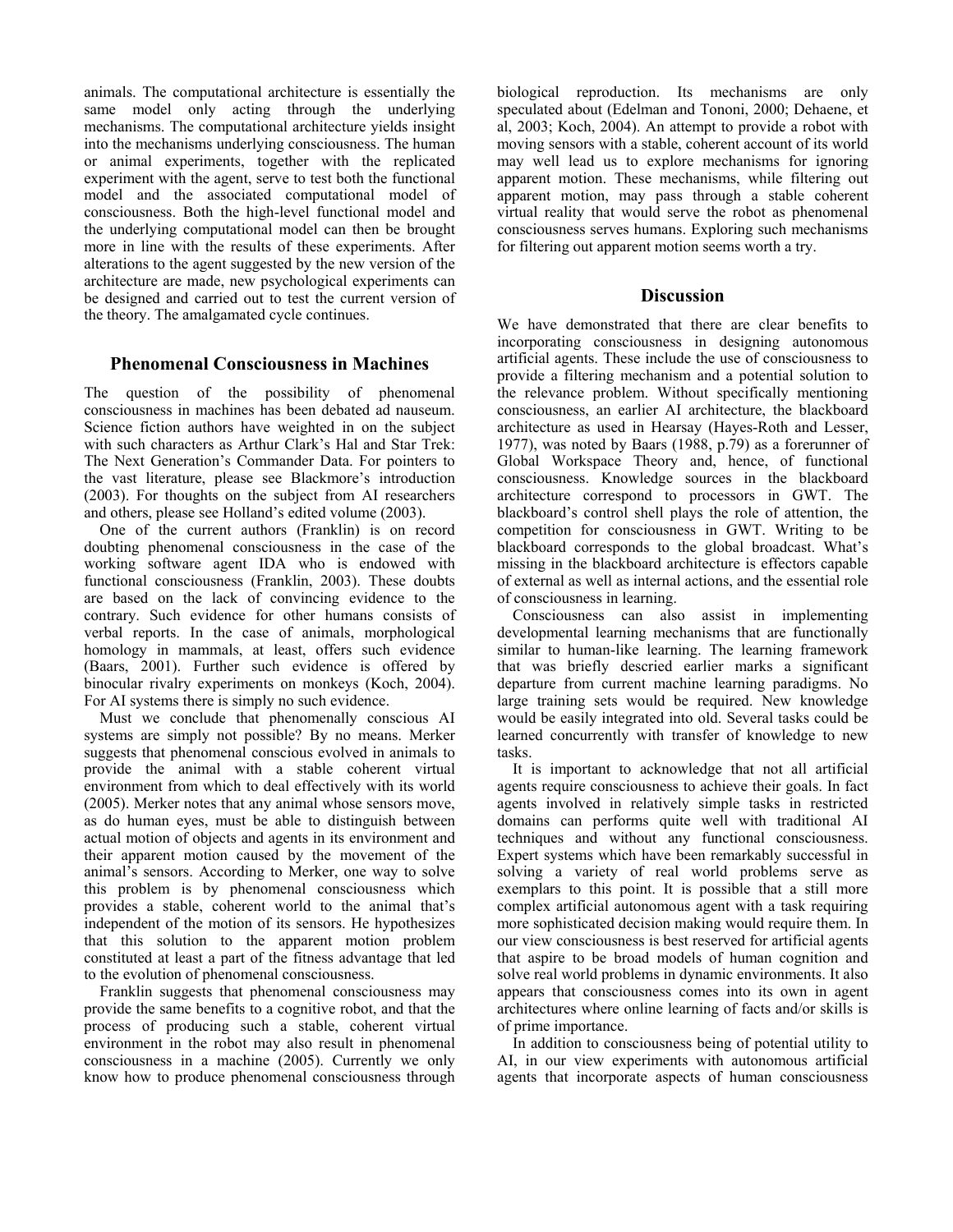can be leveraged to enhance psychological theories of consciousness. Experiments with conscious agents provide hypotheses that can potentially be verified by conducting experiments with humans. The advantage of hypotheses that stem from AI systems are that they can be specified at sufficient levels of details.

In a similar vein Gamez (2007) suggests the neural correlates of consciousness could be better understood by AI systems that model consciousness with neural networks (e.g. Dehaene et al., 2003; Shanahan, 2006). There are other, more tangible, real world benefits as well. For example, insights gained from such models could also be used to improve the diagnostic capabilities of medical professionals with respect to patients that are comatose or suffering from related phenomena.

We acknowledge that current techniques for studying conscious phenomena at a fine grained level, such as PET, fMRI, EEG, implanted electrodes, etc., are still lacking either in scope, in spatial resolution, or in temporal resolution. PET and fMRI have temporal resolution problems, EEG is well-known to have localizability difficulties, and implanted electrodes (in epileptic patients), while excellent in temporal and spatial resolution, can only sample a small number of neurons; that is they are limited in scope. As a result, many of such emerging hypotheses, while testable in principle, will be difficult to test at the present time. However, improved recording methods are emerging rapidly in cognitive neuroscience. It is important to note that when Global Workspace Theory (Baars 1988, 1997) was first proposed, the core hypothesis of "global activation" or "global broadcasting" was not directly testable in human subjects. Since that time, however, with the advent of brain imaging, widespread brain activation due to conscious, but not unconscious, processes has been found in dozens of studies (see Baars, 2002; Dehaene, 2001). We expect further improvements to make hypotheses provided by experiments with conscious AI systems testable as well.

# **Conclusion**

In summary, we offer tentative conclusions to each of the questions posed in the introduction:

*Are there theoretical foundations for the study of consciousness in AI systems?* Baars' Global Workspace Theory (Baars, 1988; 1997) and our LIDA conceptual model that fleshes out GTW (Ramamurthy et al, 2006) provide just such a theoretical foundation. We argue this point elsewhere (Franklin et al, in press).

*Can cognitive architectures that include consciousness be of use to AI?* We claim that the roles of functional consciousness in 1) filtering so as to allow only the most important information through, and in 2) solving the relevance problem by allowing the recruitment of appropriate internal resources, constitute major contributions to AI systems that include it. In addition to IDA (Franklin, Kelemen, and McCauley. 1998; Franklin 2003), both neural schema (McCauley, 2002) and Conscious Tutoring System (Dubois, Nkambou, and Hohmeyer. 2006) provide examples of such AI systems.

*Can such AI cognitive architectures add to our knowledge of consciousness in humans and animals?*  Software agents endowed with functional consciousness can be used to test mechanistic hypotheses derived from their underlying theory by replicating appropriate i*n vivo* experiments. Knowledge about possible underlying cognitive mechanisms should provide guidance to cognitive neuroscientists researching consciousness.

*Are phenomenally conscious AI systems even possible?*  The idea of implementing a stable, coherent virtual world for a cognitive robot, gives some hope that phenomenally conscious cognitive robots might be designed and built.

### **Acknowledgement**

We are grateful to members of the Cognitive Computing Research Group for most useful conversations on the topics of this article. In particular we would like to thank Bernard Baars, Lee McCauley, Aregahagn Negatu, Uma Ramamurthy, and Paul Mouchon.

### **References**

- Anderson, J R and Lebiere, C. 1998. *The atomic components of thought*. Mahwah, NJ: Erlbaum.
- Baars, B. J. 1988. *A cognitive theory of consciousness*. Cambridge: Cambridge University Press.
- Baars, B. J. 1997. *In the theater of consciousness*. Oxford: Oxford University Press.
- Baars, B. 2001. Surrounded by consciousness: The scientific evidence for animal consciousness since the mesozoic. In *Consciousness and its Place in Nature: Toward a Science of Consciousness*. Skovde, Sweden.
- Baars, B. J. 2002. The conscious access hypothesis: origins and recent evidence. *Trends in Cognitive Science* 6:47– 52.
- Bahrick, H. P. 1984. Semantic memory content in permastore: fifty years of memory for Spanish learned in school. *Journal Experimental Psychology: General*  113:1-29.
- Beveridge, W., 1957. *The Art of Scientific Investigation*, Vintage/Alfred A. Knopf.
- Blackmore, S. 2003. *Consciousness: An introduction*. Oxford: Oxford University Press.
- Block, N. 1995. On a confusion about a function of consciousness. *Behavioral and Brain Sciences* 18(2): 265–66.
- Bowers, K., Regehr, G., Balthazard, C., & Parker, K. 1990. Intuition in the context of discovery. *Cognitive Psychology*, 22*:* 72–110.
- Chalmers, D J. 1996. *The conscious mind*. Oxford: Oxford University Press.
- Crick, F. 1994. *The Astonishing Hypothesis*. London: Simon & Schuster.